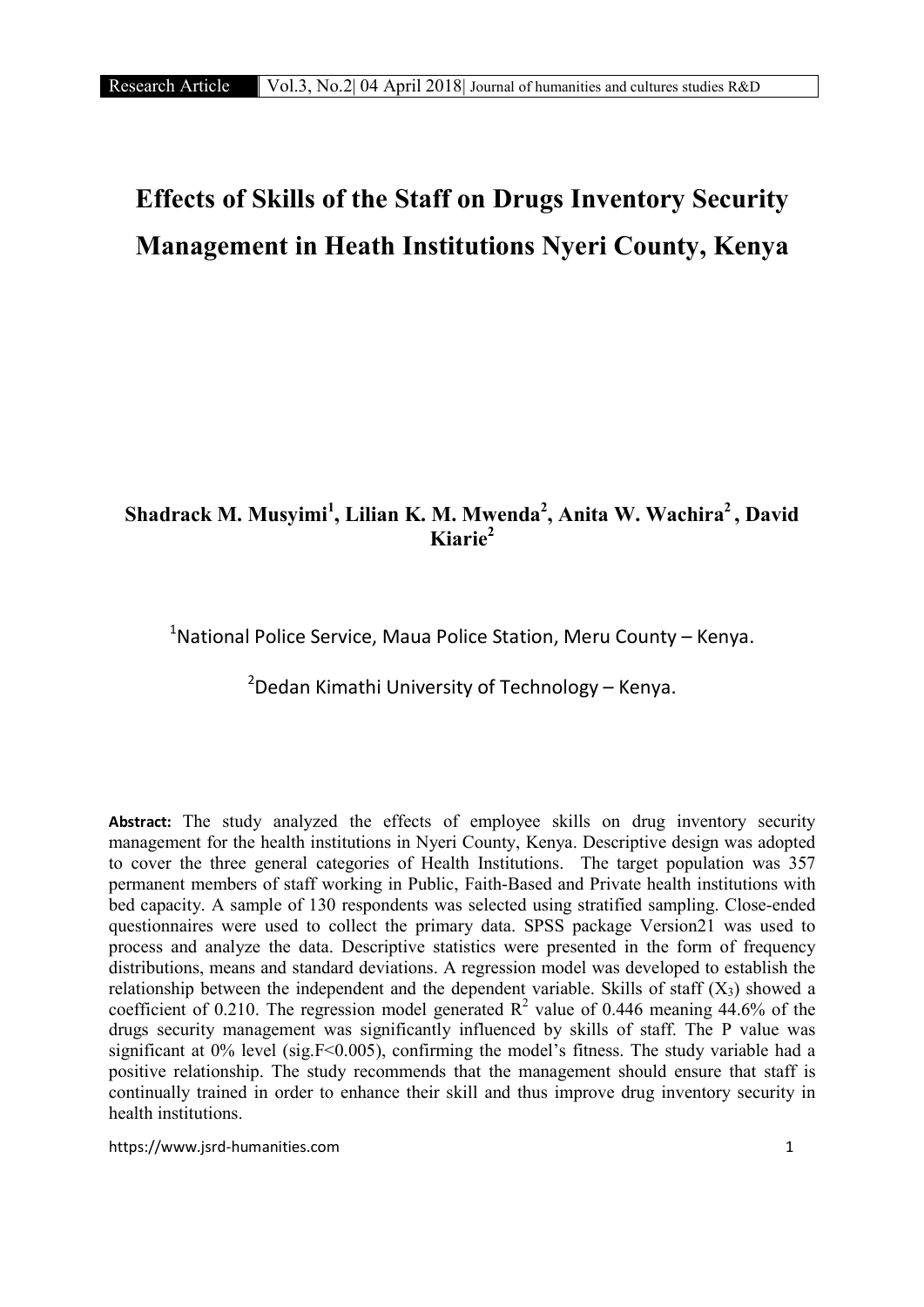Key words: Drug Inventory, Heath Institutions, Security Management, Staff Skills

# 1. INTRODUCTION

Each organization in the world stores goods, equipment's and other related stock which enable free flow of their activities. According to García-Alcaraz and Maldonado-Macías, (2016), organization must balance benefits and cost of inventory to be able to achieve its goal. Since Operations and production leads to inventory, Security of this inventories held by organizations need to be guarded to contributes to the sustainability of an enterprise and enhances the level of customer satisfaction as it is in health sector. In recent years, the theft of medicines from Italian hospitals has emerged as a booming criminal phenomenon (Trans Crime, 2016). This issue represents a serious threat to people's health, the national budget, companies' revenues and legal competition. In Italy, thefts of medicines caused a total economic loss of more than 22 million Euros which translate to be Ksh 2.8billion (Trans Crime, 2016). The report stated that the figure is likely to be underestimated due to underreporting of smaller-scale thefts, and managers' propensity to address crimes internally for avoiding reputational damages.

According to Warehousing Education and Research Councils (WERC) and Supply Chain Vision-2007 (Tajima, 2007), storage and inventory control plays a crucial role in boosting security of inventory using best practice attributes of; Location management, product data and special requirement, inventory control system, Transaction processing, Cycle count and Inventory strategy. The vision aims at reducing all possible fields of allowing multi-practices. Preserving of goods for continuous consumption, utilization and for future use is a pervasive human desire. Holding goods from the time of production or from when they are received to the time of consumption allows steady flow of goods to the market (Carmody, Townsend & Schwartz, 2013).

While the benefits of securing warehousing stocks are many and are known by all the stakeholders, the security of such inventories is never guaranteed in many organizations (Kausar, Afzal, Brajesh, Rizwan, Pranav and Vimal, 2014). Security of inventories held in warehouses owned by health institutions is normally challenged by occurrences of theft, fire outbreak, drug diversion, breakage and mishandling of items, pilferage as well as deterioration of products due to negligence or lack of due care. According to the deterministic inventory and stochastic inventory models, all inventories have an element of un-certainty and the study aims to reduce the level of uncertainty. The threat of theft is perhaps the most disturbing feature of inventories held in various public health institutions due to personal gains. Theft by the staff operating in those institutions is one of the leading security challenges in public health facilities. Working on environment that gives staff personal accountability will reduce breaches. One of the ways of reducing inventory theft by staff is addressing skills of employees (Fathalla, & Maggy, 2013).

According to Mwita, Tunzo, Jande and Hamasaki (2017) in Tanzania there were problems of unaccounted medicine stock and frequent stock-outs, Factors which were contributing to these stocks problems included poor inventory management and lack of skilled staff. This problem led to high mortality rate in the country forcing the government reshuffle and sack senior officials. In 1994, the Government of Kenya (GOK) approved the Kenya Health Policy Framework (KHPF)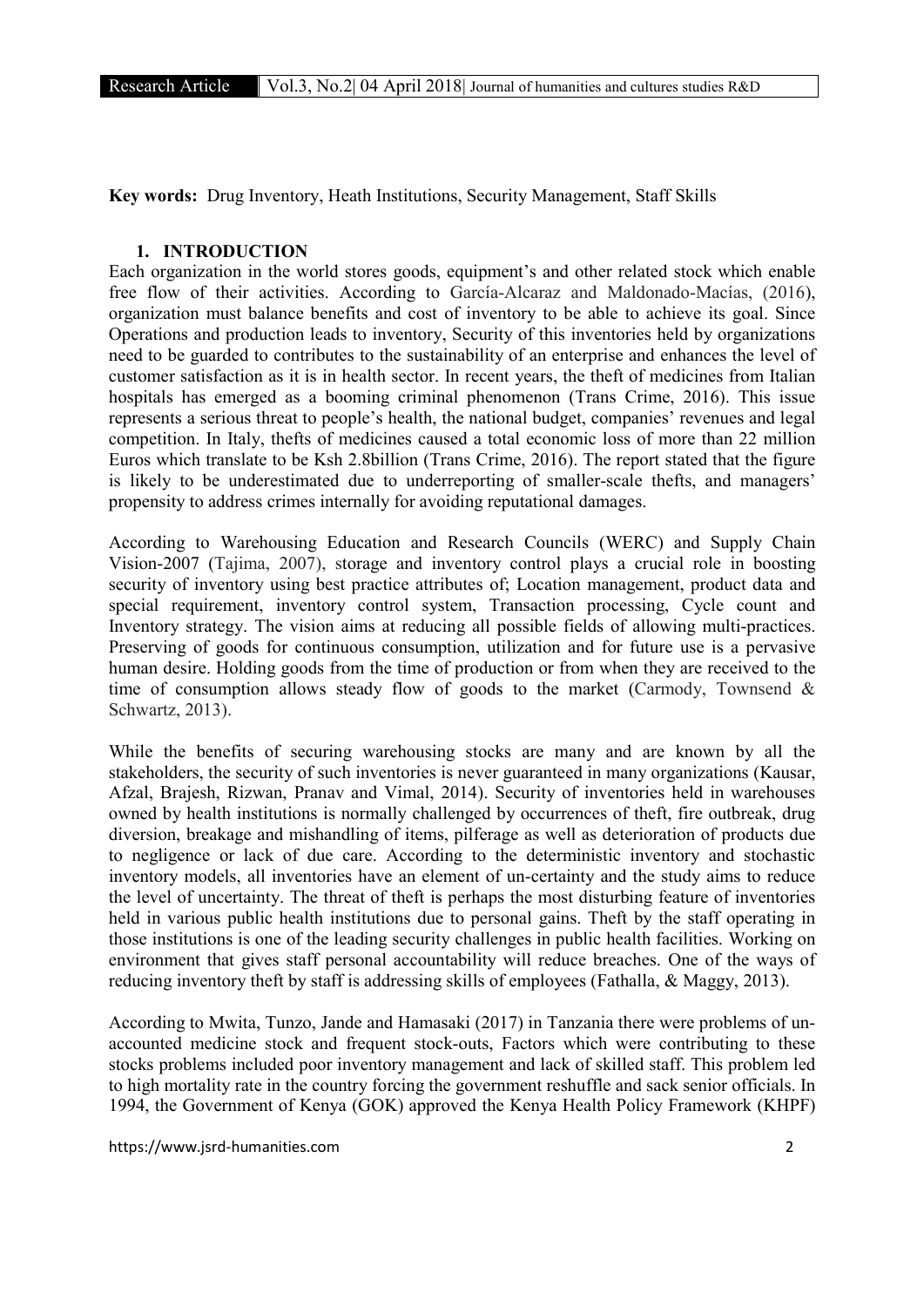as a blueprint for developing and managing health services. It spells out the long-term strategic imperatives and the agenda for Kenya's health sector. To operationalize the document, the Ministry of Health (MOH, 2014) through programme ''taking the Kenya Essential package for Health to community" developed the Kenya Health Policy Framework Implementation Action Plan and established the Health Sector Reform Secretariat (HSRS) in 1996 under a Ministerial Reform Committee (MRC) in 1997 to spearhead and oversee the implementation process.

The above policy initiatives aimed at responding to the following constraints: decline in Health sector expenditure, inefficient utilization of resources, centralized decision making, inequitable management information systems, outdated health laws, inadequate management skills at the district level, worsening poverty levels, increasing burden of disease, and rapid population growth. In Kenya, public tenders can be found in different sectors and at different levels, that is, Kenya Medical Supplies Authority (KEMSA), which is the largest source of public procurement in Kenya (MOH, 2014).

A study conducted in Taita Taveta County concluded that logistic skills level of personnel involved in medicine supply in the hospitals studied was poor and the inventories of medicines in the public hospitals were not well managed (Kaloli, Paczkoski, Mburuku, Pinho & Galea, 2015). Effective drugs control mechanisms provide a basis for consistent quality, better financial performance and improved regulatory compliance when implemented appropriately and adhered to during day-to-day operations in managing inventories held in hospitals.

According to Nyeri County Government Business permit control department (2016), there are three broad categories of health institutions. These include; Public, private and Faith-based health institutions. The largest in each category are; Nyeri public Teaching and referral Hospital (Level-V), Mathari Catholic Church (faith based) hospital, and Outspan private Hospital. The budget allocation to the health sector, Ministry of Medical Services (MoMS) and Ministry of Public Health and Sanitation (MoPHS) for the year 2016/17 accumulated to a total of KSh 41.5 billion of government resources which represents 6.5% of the total estimated government budget and 1.5% of the Gross Domestic Product (GDP) (KDHS, 2016) of these Ksh 8.7 billion goes to the purchase of essential medicine for the public hospitals, If these medicine are not well managed, then it is likely to affect the health of millions, (Kenyans republic of Kenya, 2016).

## *1.1 Statement of the Problem*

Medical supplies which include original drugs and equipment are of high financial value and temptations always remain high to divert them for private gains. The security of the medical inventories may be compromised by both employees and outsiders either separately or through collusion. In recent years, the theft of medicines from hospitals worldwide has emerged as a booming criminal phenomenon. This issue represents a serious threat to people's health, the national budget, companies' revenues and legal competition. Health is one of the components of Sustainable Development Goals (SDGs) which Kenya hopes to achieve together with other global countries. The objective of Kenya Vision 2030 in the health sector is to provide an equitable and affordable healthcare system of the highest possible quality (Republic of Kenya, 2013). Thus, this study seeks to analyze beaches faced by health institution. Specifically, the research will explore effects of organizational regulations, storage infrastructure, skills of staff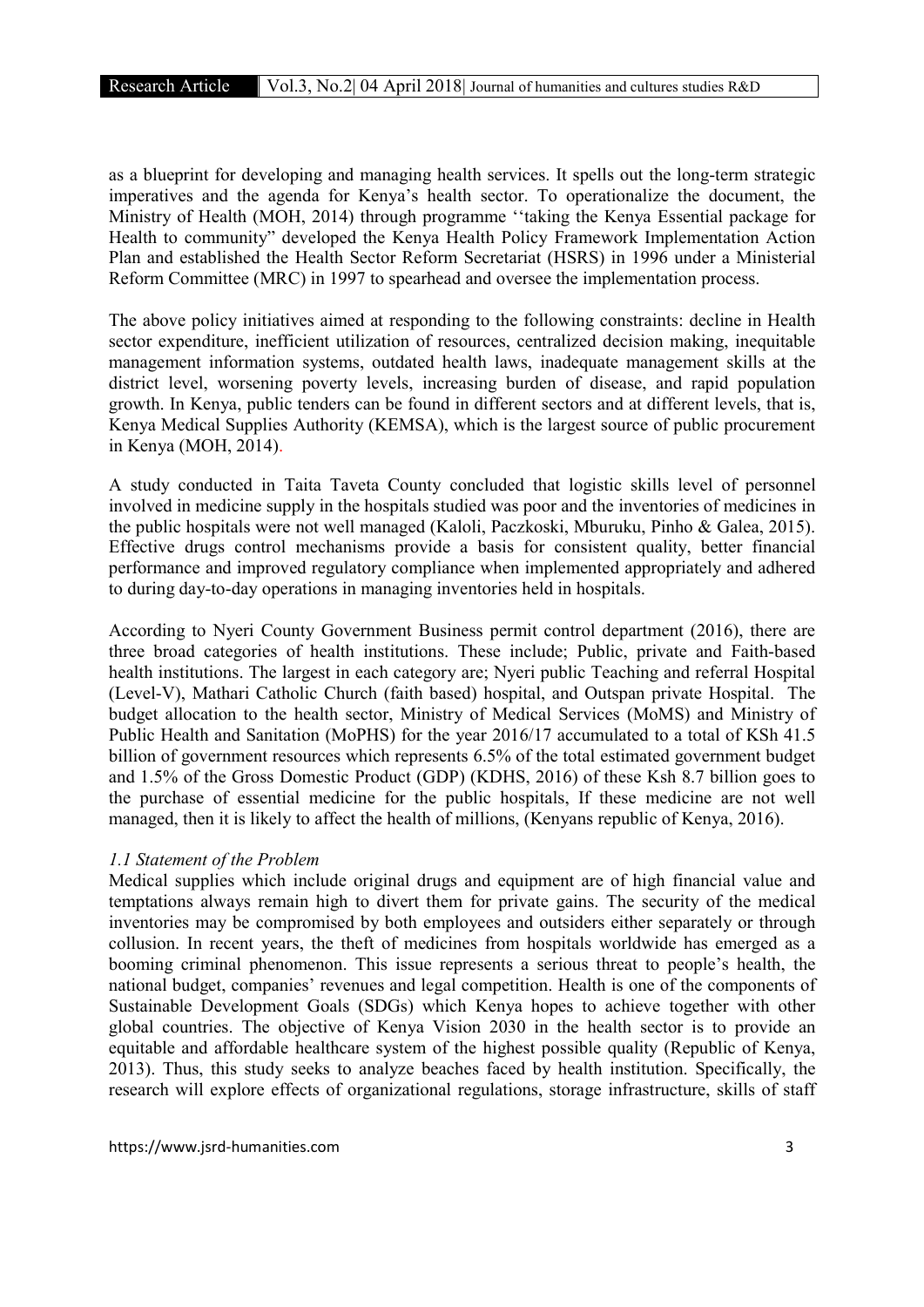and Internal environmental factors on drug inventory security management in Nyeri County, Kenya

#### *1.2 Research Objective*

To evaluate the effects of skills of the staff on drugs inventory security management in heath institutions in Nyeri County, Kenya

#### *1.3 Research Hypothesis*

H<sub>01</sub>: Staff skills have no significant influence on drugs security management.

# 2. LITERATURE REVIEW

Without adequate pharmacy inventory management practices, hospitals run the risk of not being able to provide patients with the most appropriate medication when most needed. Effective drugs control mechanisms provide a basis for consistent quality, better financial performance and improved regulatory compliance when implemented appropriately and adhered to during day-today operations in managing inventories held in hospital, (Shiau, Li & Zheng, 2012). In Kenya, public health hospitals are supplied drugs by Kenya Medical Supplies Agency (KEMSA). Nongovernmental actors such as NGOs, FBOs, public health agencies and donor funded agencies all follow their own procurement processes either governed by their funding organization or their own ethics. The largest private procurement partner in the health sector is MEDS and second largest procuring entity in Kenya after KEMSA. They supply to not- for- profit organizations and are slowly letting in the lower level of private healthcare providers.

Oliha (2014) conducted a study to investigate drug abuse among university undergraduate in university of Benin Edu state of Nigeria. The researcher considered three variables first to investigate the level of awareness of the consequences of the long effect of the abuse of drugs, secondly to determine which gender abuse drugs more and lastly to determine the effect of drug abuse on academic performance. A sample of 200 adolescent undergraduate from the university, 100 male and 100 females aged between 16 and 20 years. Finding were that drug abuse in adolescence constitutes one of the deadly menace, drug abuse was identified as social vice that must be eradicated, need for counseling to overcome the problem and need to introduce Parent-Teacher Association to allow all stakeholders to be involved. The study is relevant to this research as it explains the effect of drug inventories in the wrong hands possible due to poor rules.

Mbuvi, Mwenda and Wachira (2016), conducted research on effects of drugs and substance abuse on mugging among youths in Kosoro area- Mathare, Nairobi County. It exposed the effects of prescribed drugs dependency on mugging, whereby the hospitals were the main source of the drugs. According to the study, 70% of youths depend on prescriptive drugs. The study shows that measures are important to tighten security to eliminate access to drugs by youths. Holman (2016) claimed that most of regulations are based on assumption and recommended that, management should develop formal procurement procedures based on present and past experience to be followed.

Godeliver, Kagashe, and Terevael (2012) Department of Pharmaceutics, School of Pharmacy, Muhimbili University of Health and Allied Sciences, Dar es Salaam, Tanzania, Dar es Salaam Business School, Mzumbe University, conducted a study in Tanzania. The objective was to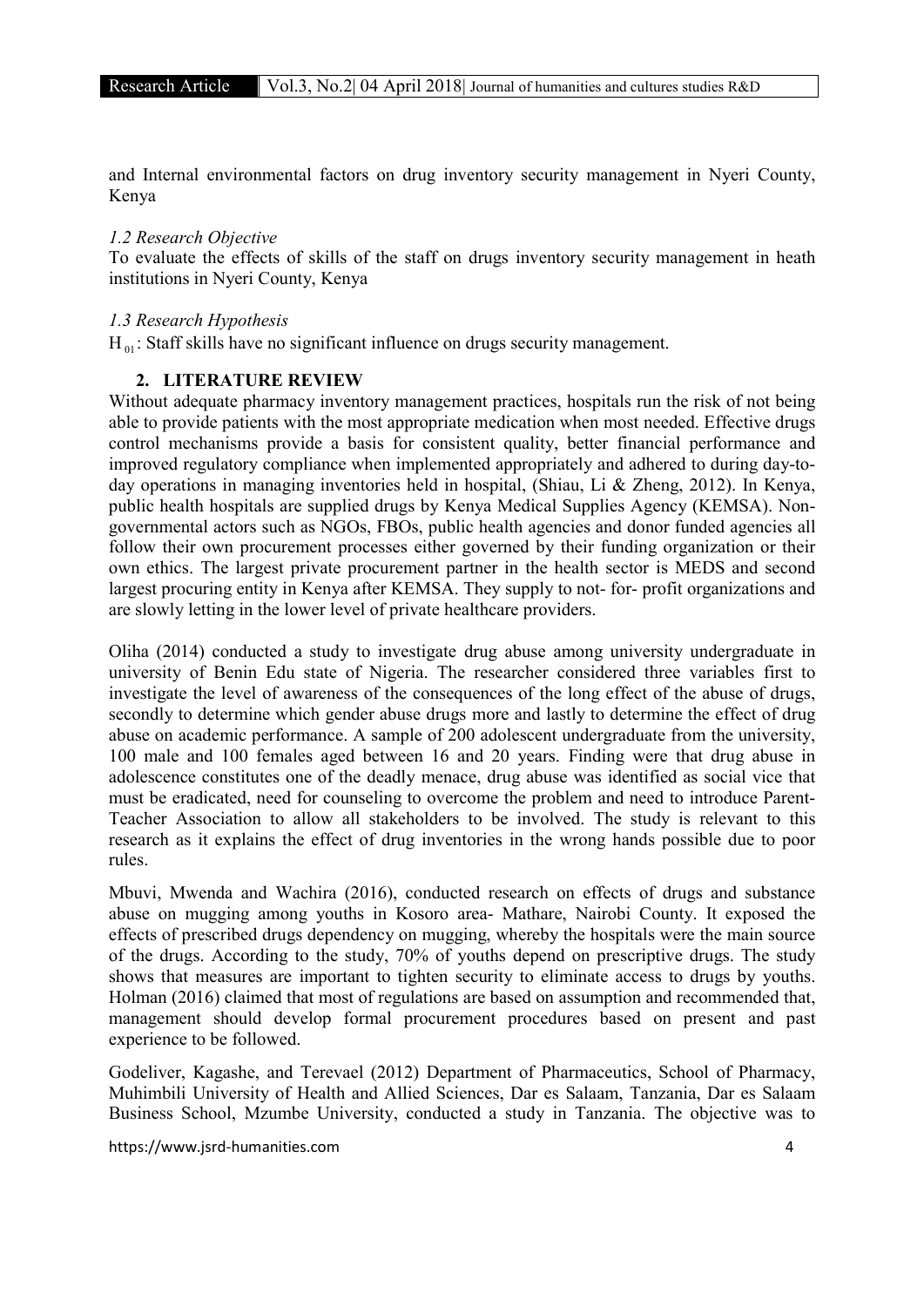determine medicine stock out and inventory management problems in public hospitals in Tanzania: a case of Dares salaam region hospitals. Study therefore assessed the logistic skill levels of personnel involved in medicines supply as well as inventory management of medicines in public hospitals in Dares Salaam region. Results show that logistic skill level was poor and inventories were not well managed. Lack of funds and poor logistic skills contributed to stock outs, this shows, the supply of medicines needs to be managed efficiently in order to prevent all types of wastage including overstocking, pilferage and expiry. This wastage may influence the quality of health care provided to patients.

Keitany, Mwaura and Mary (2015) conducted a study in Nyanza on Drug Storage and maintenance. The objective of the study was to determine the factors affecting drug storage and maintenance in Nyanza hospitals. They used experience, level of education, motivation and technological training as their independent variables. The study was conducted in selected areas and health facilities. In all the regions, interviews were conducted with health workers, key informants (National MoH staff, programme heads, medical superintendents, hospital administrators and hospital board members among others), existing clients, other stakeholders (excluding the MoH) and community members. Findings indicated that the hospital management was less effective in the maintaining accountability of drugs in the facilities. The researchers also concluded that most staff involved in drug storage had insufficient academic qualifications and experience. Battini, Hassini, Manthou, and Azzi (2016) conducted a research on effectiveness of drug storage facilities in Ghana. They used experience, qualification, motivation and technological training as their independent variables. A total of 26 facilities were analyzed, the study concluded poor sanitation and lack of skilled staff were major factor affecting drug storage

The operational framework (Figure 1) illustrates a link between the dependent variable, independent variables and the parameters used in this study.



# Parameters Independent Variable Dependent Variable Figure 1: Operationalization of Variables

Researcher has considered the variable in relation to staff technological knowhow, skills acquired by staffs, frequency of training and staff qualification on drug inventory security management. Stock theft report, physical controls, accountability mechanism and management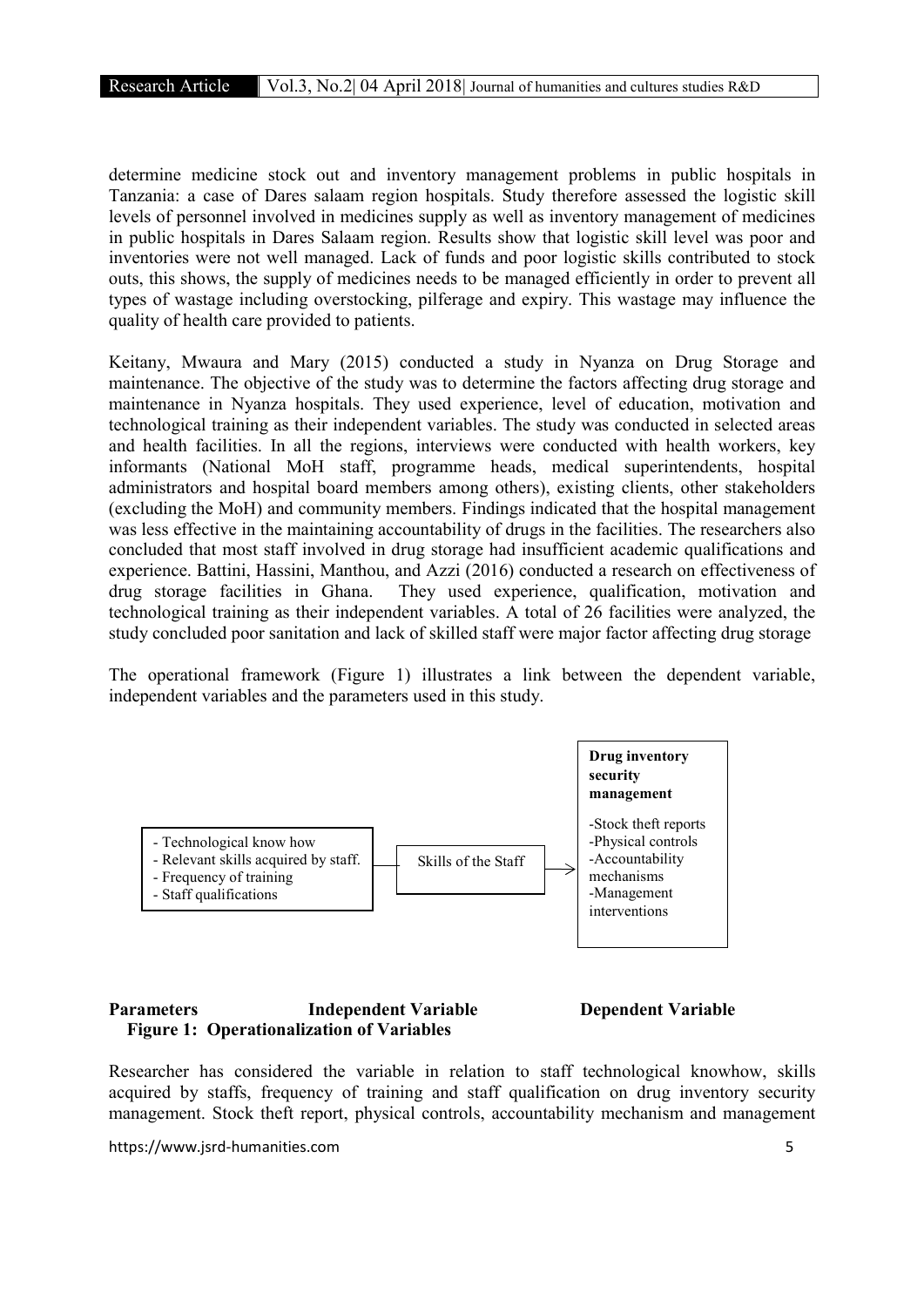interventions has been indicators to measure drug inventory security management operations. The measures has reviled effectiveness of management

#### 3. METHODOLOGY

A descriptive research design was used to analysis the study data. The target population consisted of all the ten (10) Health institutions (Hospitals) in Nyeri County with a bed capacity. There are 10 registered health facilities with a total bed capacity of 1443 (Table 1). The stratified sampling method was chosen as the most appropriate technique to arrive at category of the health institution that is Public, Faith-Based and private. Purposive sampling technique was used to pick the institutions with largest number of bed capacity and staff per category. All 130 permanent employees were included as respondents of the research.

| Category         | <b>Health Institution</b>   | No of staff | <b>Bed</b><br>capacity |
|------------------|-----------------------------|-------------|------------------------|
| Public Hospital  | Nyeri Teaching and Referral | 64          | 438                    |
|                  | Othaya Hospital             | 53          | 210                    |
|                  | Karatina Hospital           | 40          | 186                    |
|                  | Mukurweini Hospital         | 33          | 80                     |
|                  | Mt Kenya Hospital           | 20          | 30                     |
|                  | <b>Total</b>                | 210         | 944                    |
| Faith-based      | Mathari Hospital            | 42          | 178                    |
|                  | Tumu-Tumu Hospitals         | 34          | 70                     |
|                  | Mary Immaculate Mweiga      | 26          | 56                     |
|                  | <b>Total</b>                | 102         | 304                    |
| Private Hospital | Outspan Hospital            | 24          | 120                    |
|                  | Jamii Hospital Karatina     | 21          | 75                     |
|                  | Total                       | 45          | 195                    |
|                  | <b>Grand Total</b>          | 357         | 1443                   |

Table 1 Hospitals with bed capacity in Nyeri County

A semi-structured questionnaire, presented in a Likert scale format, was used to collect data. Drop and pick method was used to administer the questionnaires. Reliability was enhanced by preparing the questionnaires concisely, piloting them, revising the questions as well as seeking technical advice from other researchers. This consequently improved the quality and consistency of the measuring tool (Hair, Barr & William, 2010). According to Allen (2004) a reliability coefficient of 0.95 or higher is considered acceptable.

Descriptive statistic was used for it determines the frequency with which an event occurs or relationship between variables (Glesne, 2015). The descriptive statistics consisted of frequency tables, diagrams measure of central tendering and measure of dispersion. Inferential statistic was used to analysis the data that relates to multiple regression analysis to test the strength and relationship between independent variables and dependent variable. The study tested significance of independent variables to the dependent variables at 95% confidence interval and 5% (0.05) level of significance. The analysis leaded to the development of a regression model, Pearson correlation and the corresponding coefficients for the independent variables.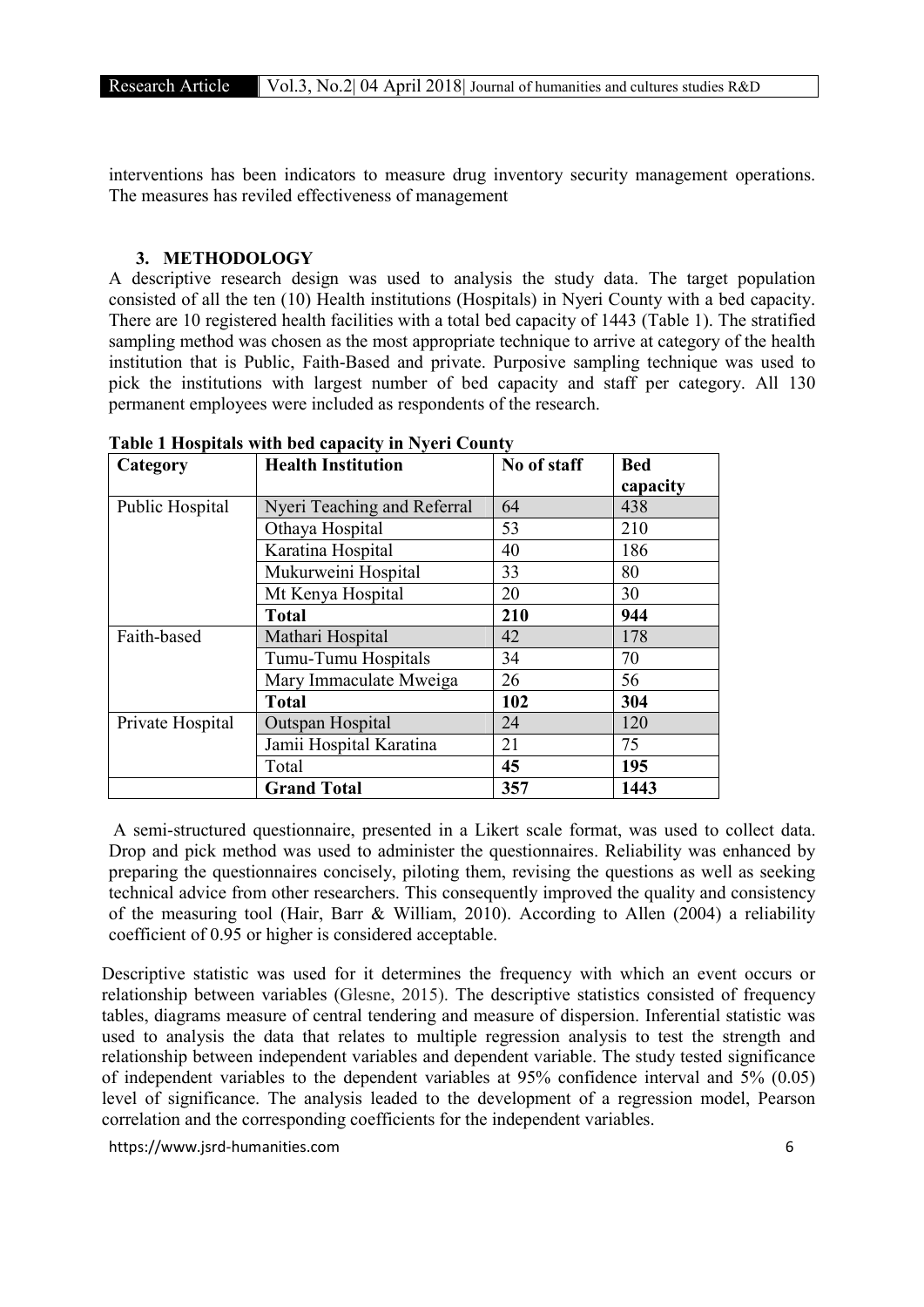The regression model as shown below was applied,

 $Y = b_0 + b_1X_1 + e$ ; where

Y = Drug inventory security management

- $b_0$  = Constant factor, rate irrespective of any other.
- $b_1$  = Coefficient of regression of Skills of staff
- $X_1$  = Skills of staff
- e = Error term that represents all factors that are not included in the model

# 4. FINDINGS AND DISCUSIONS

Out of the one hundred and thirty (130) administered questioners, one hundred and twenty (120) were received duly completed by the respondents. This constituted 92.3% response rate which was considered to be good enough to process the data.

## *4.1 Demographic Results*

The demographic results from the respondents indicated that males were 68 while female were 52, male respondents outnumbered the female respondent accounting for 56.7% while the female constituted 43.3%. This implied that more male were involved in drug related security challenges compared to females. To understand experience and qualification of workers, department in which respondent's work were examined. Results from respondents indicated that 15% (18 out of 120) were managers, 51% (62 out of 120) were Doctors and Nurses, Pharmacist were 25% (29 out of 120) and Nine 9% (11 out of 120) were support staff as shown on Table 2. This study implies that most of drugs are handler by Doctors, Nurses and Pharmacist hence to enhance accountability on them to mitigate drug inventory security challenges.

| Departments        | Responses | Percentage |
|--------------------|-----------|------------|
| Management         | l 8       | 15%        |
| Doctors and Nurses | 62        | 51%        |
| Pharmacy           | 29        | 25%        |
| Support team       |           | 9%         |

## Table 2: Department of Work

Providing essential service in the health sector requires the staff to have skills, competence and experience. In this study, the level of education was examined where three categories were presented to the respondent. The outcome of this aspect is present in the figure below. According to the study , it implies that minority of those who had issues of drug inventory security management had diplomas and certificates qualifications.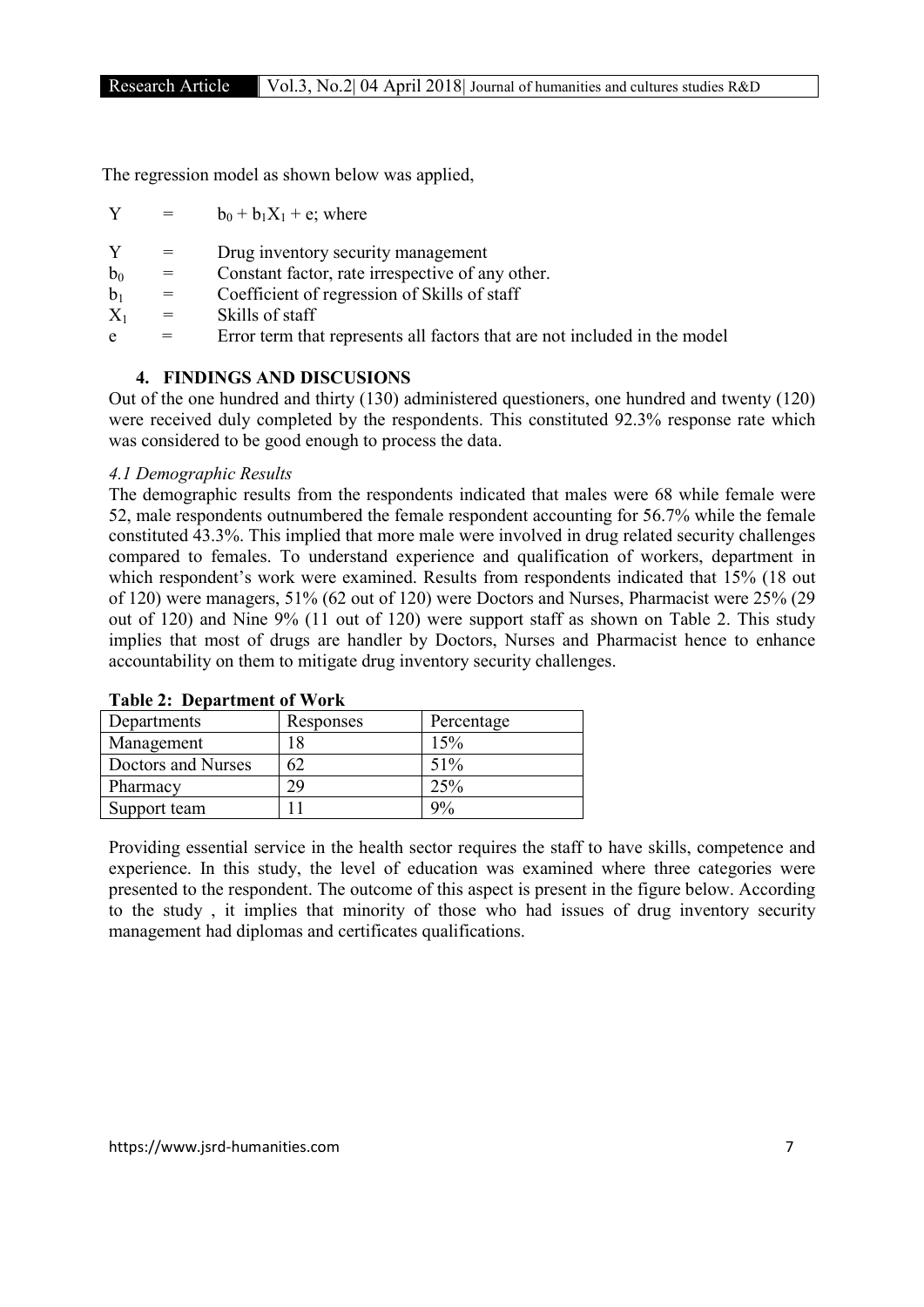

Figure 2: Level of Education

# 4.2 Descriptive Statistics

Skills of the staff play a key role in ensuring that proper handling and management of drugs is maintained. More than any other consumer products, drugs require extra caution and security because of the adverse consequence which may result when they are mishandled. Above all any misuse or diversion of hospital drugs may result into undesirable outcomes. The study sought to find out whether the members of staff working in the pharmacy section had adequate technological know – how most hospital operate computerized systems that shows the data and information on the status of drugs in stores. Technical skills are essential for proper handling of drugs at all stage from procurement to disbursement to the patients the study further examined the aspect training on proper drug handling on drugs. New and improved drugs may demand special care including storage and dosage management. It's critical that all the staff handling drugs should have relevant qualification and competences. The aspects of staff skills were studies and the results from the respondents are presented in the table below.

| <b>Aspect of staff skills</b>             | <b>UNIT</b>    | 5  | 4  | 3        | $\overline{2}$ |          | <b>TOTA</b> |
|-------------------------------------------|----------------|----|----|----------|----------------|----------|-------------|
|                                           |                |    |    |          |                |          |             |
| of staff have<br>Members<br>adequate      | N <sub>0</sub> | 41 | 48 | $\theta$ | 24             | 7        | 120         |
| technological<br>know-how<br>drug<br>on   |                |    |    |          |                |          |             |
| inventory management                      | $\frac{0}{0}$  | 34 | 40 | $\theta$ | 20             | 6        | 100         |
| Staff have adequate skill for handling    | N <sub>0</sub> | 48 | 60 | $\theta$ | 12             | $\Omega$ | 120         |
| and managing drugs                        |                |    |    |          |                |          |             |
|                                           | $\frac{0}{0}$  | 40 | 50 | $\theta$ | 10             | $\Omega$ | 100         |
| Members of staff are regularly trained    | No             | 30 | 42 | $\theta$ | 36             | 12       | 120         |
| on drug inventory security management     |                |    |    |          |                |          |             |
|                                           | $\%$           | 25 | 35 | $\Omega$ | 30             | 10       | 100         |
| of<br>staff<br>Member<br>relevant<br>have | No             | 48 | 60 | $\theta$ | $\theta$       | $\Omega$ | 120         |
| qualifications on drug inventory security |                |    |    |          |                |          |             |
| management                                | $\frac{0}{0}$  | 40 | 50 | $\Omega$ | $\Omega$       | $\theta$ | 100         |

As seen from Table 3, 34% (41 out of 120) of the respondents strongly agreed that members of staff handling drugs in hospitals have adequate technological know – how. Another 40 %( 48 out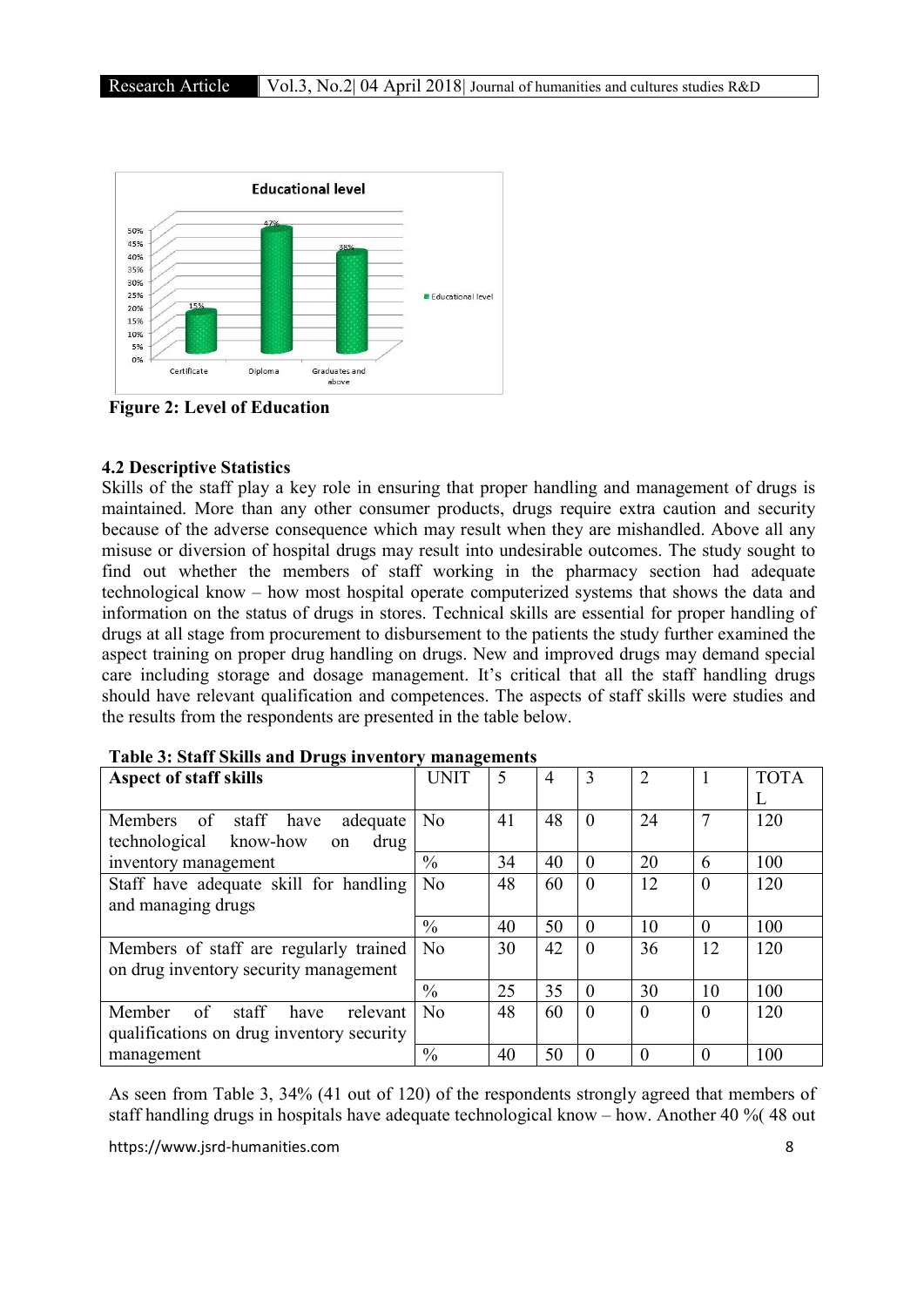of 120) agreed on the same although 20 %( 24 out of 120) disagreed. The result also shows that 6 % 6 out of 120) strongly disagreed with that opinion. None of the respondents stated they did not know how to respond to this aspect. Although majority of staff has necessary technology need to improve level of knowledge on technological aspects is important.

In regard to the staff having adequate skill for handling drugs,  $40\frac{1}{6}$  and  $50\frac{1}{6}$  and  $50\frac{1}{6}$ out of 120) of the respondents, strongly agreed and agreed respectively, that the hospital staff had adequate skills required to prudently manage the drugs inventory. Only 10% (12 out of 120) disagreed with the two views implicating that staff had adequate skills.

The same table reveals some information on the training of the hospitals staff. The opinion of the respondents showed that 25% (30 out of 120) strongly agreed that the hospital staff receives regular training on handling and management of drugs. Another 35% (42 out of 120) agreed that the staff received regular training. On the contrary, 30% (36 out of 120) disagreed with that proposal while another 10% (12 out of 120) strongly disagreed on the same Implicating that staff were regularly trained on drug inventory security management.

Lastly the table 3 discloses that 40% (48 out of 120) of the respondent strongly agreed that members of the hospital staff handling drugs had the relevant qualification in the same vein, 50% (60 out of 120) agreed that the hospital staff had the relevant technical qualification. However, 10% (12 out of 120) of the responders did not know the status of the staff qualification implicating members of staff had relevant qualifications.

All respondents agreed to a great extent that members 'of staff in all health institution had adequate technological know-how, skills for handling and managing drug, staff are regularly trained and staff had relevant qualifications. On contrary, Keitany, Mwaura and Odhiambo (2015) studied On Drug Storage and maintenance at Nyanza hospitals. Experience, level of education, motivation and technological training used as independent variables and concluded that most staff involved in drug storage had insufficient academic qualifications and experience.

# *4.3 Inferential Statistics*

**Hypothesis H<sub>01</sub>:** The study found skills of the staff had positive significant influence on drugs security management in hospitals. The computed p-value for this factor three was 0.02 which was less than the alpha value. Hence it was established that staff skills has significant influence on drugs inventory security management. The predicted model relating skill of staff and drugs inventory security management assumed the following equation

 $Y = b_0 + b_1x x_1 + e$ 

For the hypothesis, it was stated as follows

Ho1: skills of staff have no significant influence on drugs inventory security management

| Model |       | $R^2$ | Adjusted         | <b>Std Error</b> | <b>Change Statistics</b> |                   |  |       |      |
|-------|-------|-------|------------------|------------------|--------------------------|-------------------|--|-------|------|
|       |       |       | $R^2$            |                  | ط⊓<br>IN                 | $f$ -change d.f.1 |  | d.f.2 | F    |
|       | 0.667 | 0.446 | .446<br>$\bf{0}$ | 0.70434          | .446                     | 596.214           |  | 542   | 0.00 |

# Table 4: Model Summary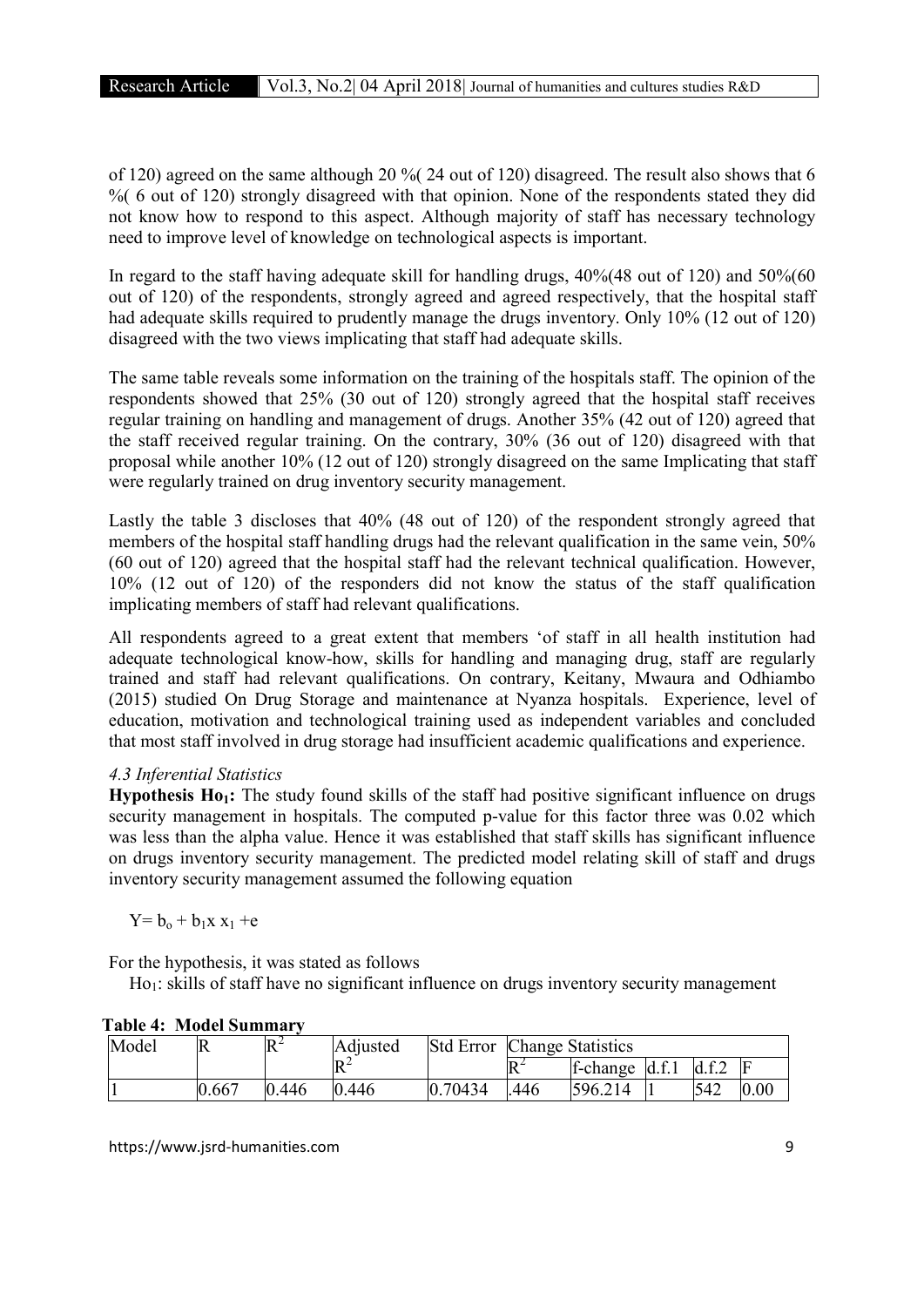From the above table,  $R^2$  was 0.446 meaning that 44.6 percent of the variations in drugs security management was explain by the influence of skills of staff. This leaves 55.4 percent of the variation unexplained. This was interpreted to mean the model provides a weak fit.

| Model      | Sum     | of $d.f$ | Mean square |         | Sig   |
|------------|---------|----------|-------------|---------|-------|
|            | square  |          |             |         |       |
| Regression | 295.777 |          | 295.77      | 596.214 | 0.000 |
| Residual   | 368.101 | 342      | 0.496       |         |       |
| Total      | 663.878 | 343      |             |         |       |
|            |         | 663.878  |             |         |       |

Table 5: ANOVA skill of staff on drug inventory security management

a. Predictor : skills of staff

b. B: dependent variable :Drug inventory security management

As observed from the above table, the model had  $f$ -value (1.342) = 596.214 and the p – value was 0.000. This meant that the model was statistically significant at  $\alpha$ = 0.05 level in explaining the simple linear relationship between skills of staff and drugs inventory security management. The null hypotheses was rejected, remains there was a significant relationship between the skills of staff and drugs security management. The study came up with important findings touching on the influence of staff skills on drugs security management in hospitals. The study found that members of staff working in hospitals had adequate technological knowhow. This implied that they were conversant with the work standards in hospitals regarding storage and security of drugs. On the aspect of handling drugs, the study found that the hospital staff had adequate skills required to effectively provide timely, reliable and quality services. Skills are essential in all aspects of drugs handling, storage and in dispensing them to the patients. The study further found that most members of staff were regularly trained on matters of health care and drugs handling. Regular trainings equip the staff with new and relevant skills for handling all types of drugs.

In addition, the study found that most members of staff had relevant qualifications required at their workstation. Relevant qualifications are essential and mandatory in the health sector in order to minimize cases of quacks joining the sector. The findings on the factor of staff skills were found to be similar to those captures by Keitany, Mwaura and Odhiambo (2015). In their study on drug storage and maintenance in hospitals, their study concluded that although most members of staff had relevant academic qualifications and experience, they required regular short courses to upgrade their knowledge and acquire best practice in their operations. On this factor of staff skills, the study found that is p-value was 0.02 where it was compared with the alpha value of  $P = 0.05$ . This means that the staff skills factor was significant in this study because 0.02 was less than the alpha value. This finding was captured in the SPSS data output alongside other results.

# CONCLUSION OF THE STUDY

On the aspect of the skills of staff , the study concludes that this factor significantly influence the drugs decently in hospitals. Although the staff had adequate technological know-how in terms of operating computers, this did not reduce the drugs inventory security and reduce the drugs security challenges, it was further concluded that staff had adequate skills for handling drugs but in the process, the threat of drug misuse remained. In the same vein, the study concludes that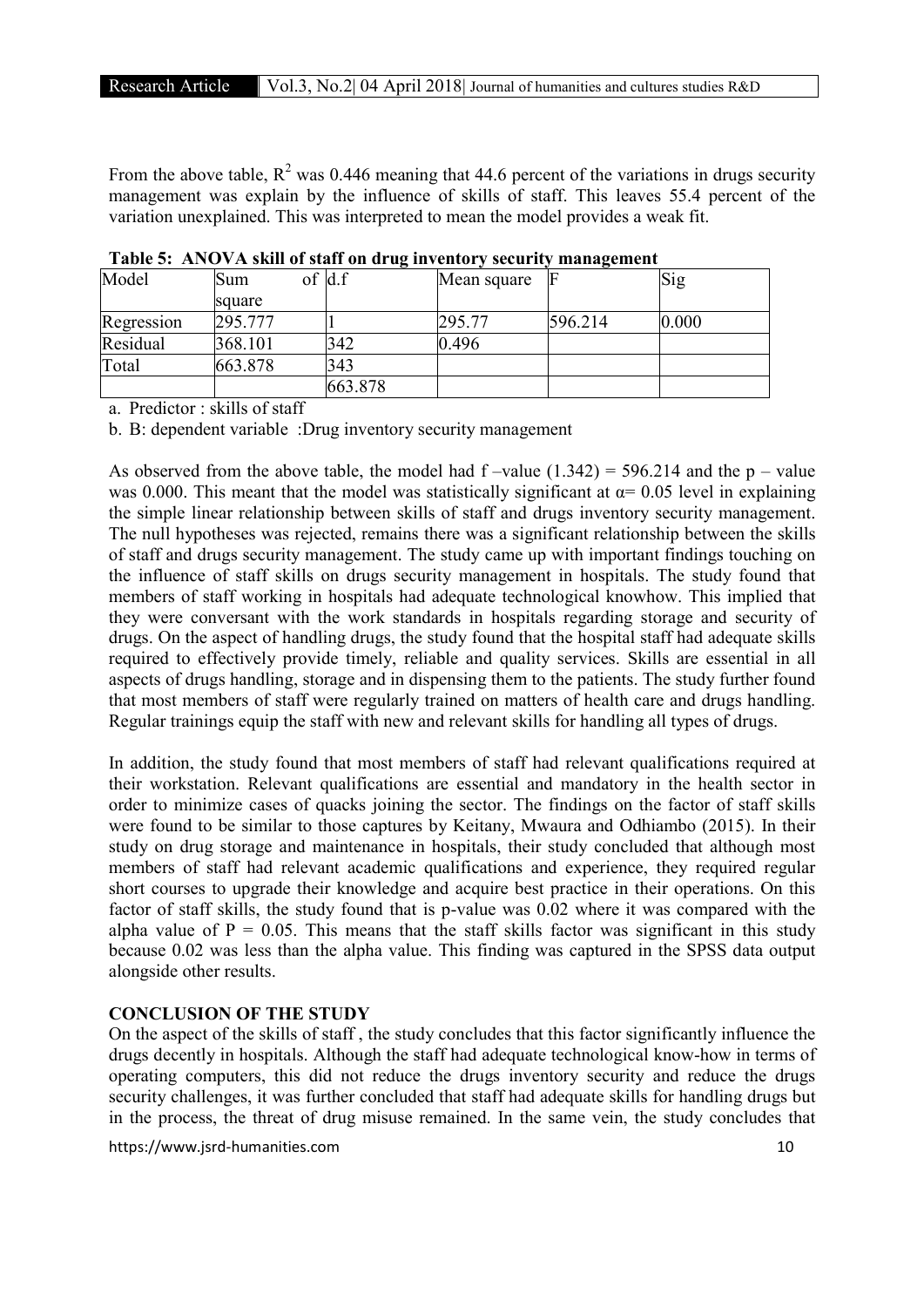most members of staff had relevant academic and professional qualifications for handling drugs. However, such qualifications did not eliminate drugs inventory security challenges in most hospitals.

#### RECOMMENDATIONS OF THE STUDY

Turning to the aspect of staff skills working in hospitals, the study recommends that only those who meet the minimum academic and professional qualifications should provide service where drugs are handled. By so doing drugs diversion problem by non-professional like cleaners, security staff, catering staff, derivers and casual workers may be minimized. However, in case such members of staff work closely as a team with the medical staff, then regular sensitizations should be done to ensure that they uphold proper work ethics.

# AREAS OF FURTHER RESEARCH

The field for organizational breaches on drugs inventory security management is wide and dynamic. It is against such a background that other areas of research should be explored. Based on the study conclusions and recommendations, it is proposed that the following areas can be studied by other researchers and scholars.

i. Drugs supply chain risks and mitigation strategies in organizations

ii. Information sharing practices among staff and procurement challenge

iii.Addressing procurement challenge in public hospitals.

# **REFERENCES**

- Allen, K. (2011*). Explaining Cronbach's Alpha. 1st ed.* [eBook] Oklahoma: School of Industrial Engineering - The University of Oklahoma, pp.1-15
- Battini, D., Hassini, E., Manthou, V., & Azzi, A., (2016)*.* Human Resource Management Assessment Tool by Management Sciences for Haelth. *BMC Public health*, vol 5: 140.
- Fathalla, M., & Maggy F. (2013). A framework for the evaluation of quality of care in maternity services*. University of Southampton,* Highfield.
- García-Alcaraz, J. L., & Maldonado-Macías, A. A. (2016). Concepts of Just-in-Time (JIT). In Just-in-Time Elements and Benefits (pp. 3-20). Springer International Publishing.
- Glesne, C. (2015). *Becoming qualitative researchers: An introduction*. Pearson.
- Godeliver, A. B, Kagashe, & Terevael, M (2014). Medicine Stock Out and Inventory Management Problems in Public Hospitals in Tanzania: A Case of Dar Es Salaam Region Hospitals. *International Journal of Pharmacy*, *2*(2), 252-259.
- Hair, J.R., William, C.B. & Barr, J.B. (2010). *Multivariate Analysis*, 7<sup>th</sup> Edition, London, Pearson Prentice Hall.
- Health Act, (2012). *National Council for Law Reporting with the Authority of the Attorney*. Laws of Kenya.
- Holman F. W. (2016). Commodities Regulation Bulletin. *International Journal on Trade and supplies*, Europe.
- Kaloli, M. E., Paczkoski, M., Mburuku, G., Pinho, H.D. & Galea, S. (2015*). "In-depth assessment of the medicines supply system in Tanzania,* Dar es salam, Tanzania
- Kausar, S., Afzal, H., Kumar, B., Hasan, R., Prabhat, P., & Kumar, V. Y. (2013) "Storage of pharmaceuticals in products" *World journal of pharmacy and pharmaceutical science*, Vol 2 issue 5:2499-2515